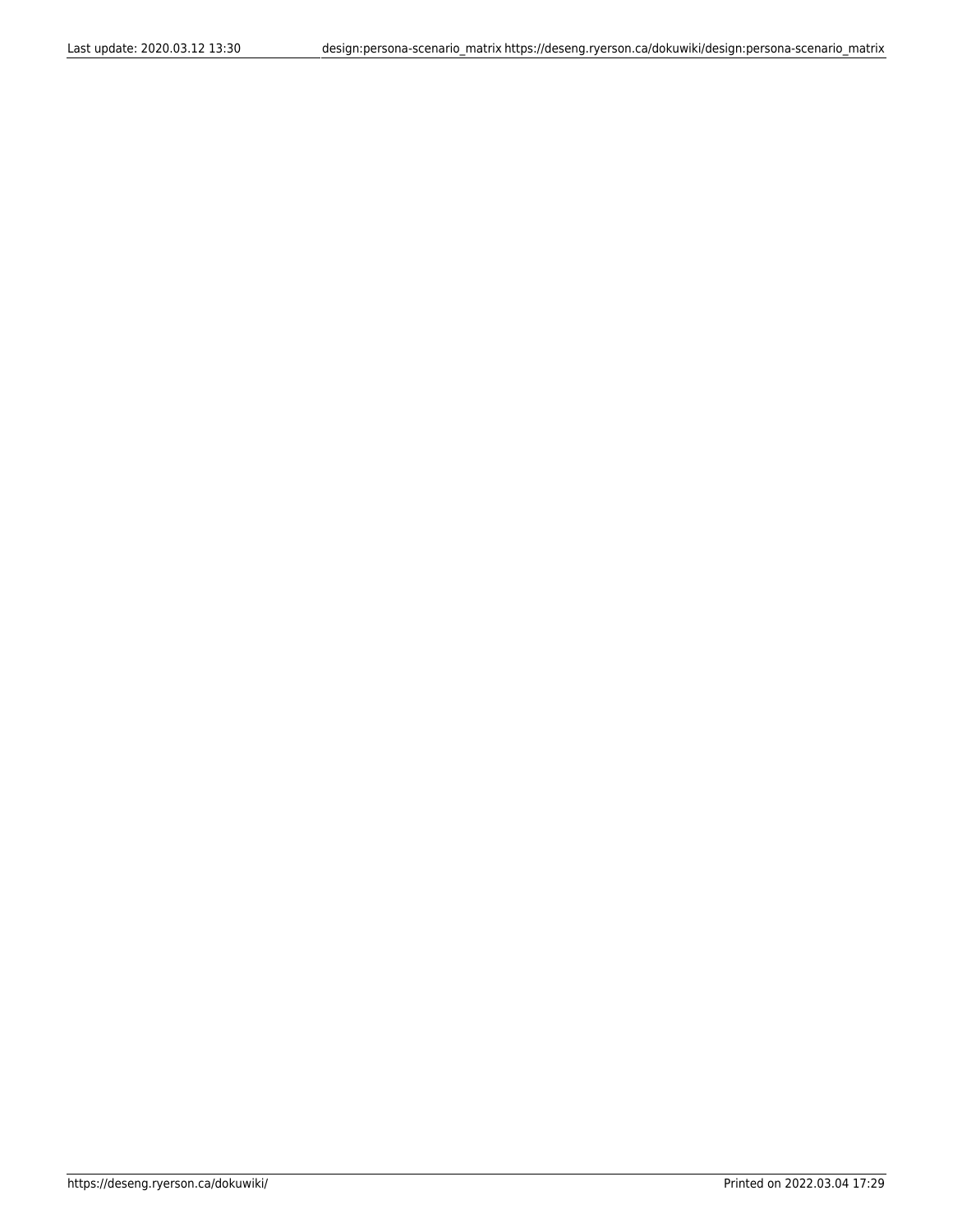# **Persona-Scenario Matrix**

A simple matrix can be used to help ensure that all user groups are properly represented in pertinent usage scenarios.

This page is not currently used.

## <span id="page-2-0"></span>**What is a persona-scenario matrix?**

The Persona-Scenario Matrix (PSM) is a chart that indicates which [personas](https://deseng.ryerson.ca/dokuwiki/design:persona) occur in which [usage](https://deseng.ryerson.ca/dokuwiki/design:usage_scenario) [scenario](https://deseng.ryerson.ca/dokuwiki/design:usage_scenario)s.

## <span id="page-2-1"></span>**Why do we use a PSM?**

In real life, many different (types of) users may interact simultaneously with a product or intervention. Designing an intervention one user at a time ignores the interactions between multiple users. Those ignored interactions can cause problems and failures, harm to users, and loss of effectiveness and efficiency. Conversely, an ignored interaction can also be a missed opportunity to create a new type of functionality that would serendipitously improve the users' experience.

Key to capturing those interactions between different types of users is to actually recognize which types of users are likely to interact together with your design intervention. The Persona-Scenario Matrix serves the purpose of helping you create scenarios with all the "right [user groups](https://deseng.ryerson.ca/dokuwiki/design:user_group)" represented.

## <span id="page-2-2"></span>**When/Where**

- TODO Domain of problems that succumb.
- TODO Describe unbalanced forces that can be addressed.
- TODO Inputs: what's needed to generate concept / execute method.
- TODO Examples of typical situations.

## <span id="page-2-3"></span>**How to develop a PSM**

#### <span id="page-2-4"></span>**A general procedure for making a PSM**

You need to have already identified a collection of [persona](https://deseng.ryerson.ca/dokuwiki/design:persona)s for various [user group](https://deseng.ryerson.ca/dokuwiki/design:user_group)s. If you haven't done that yet, go do that now.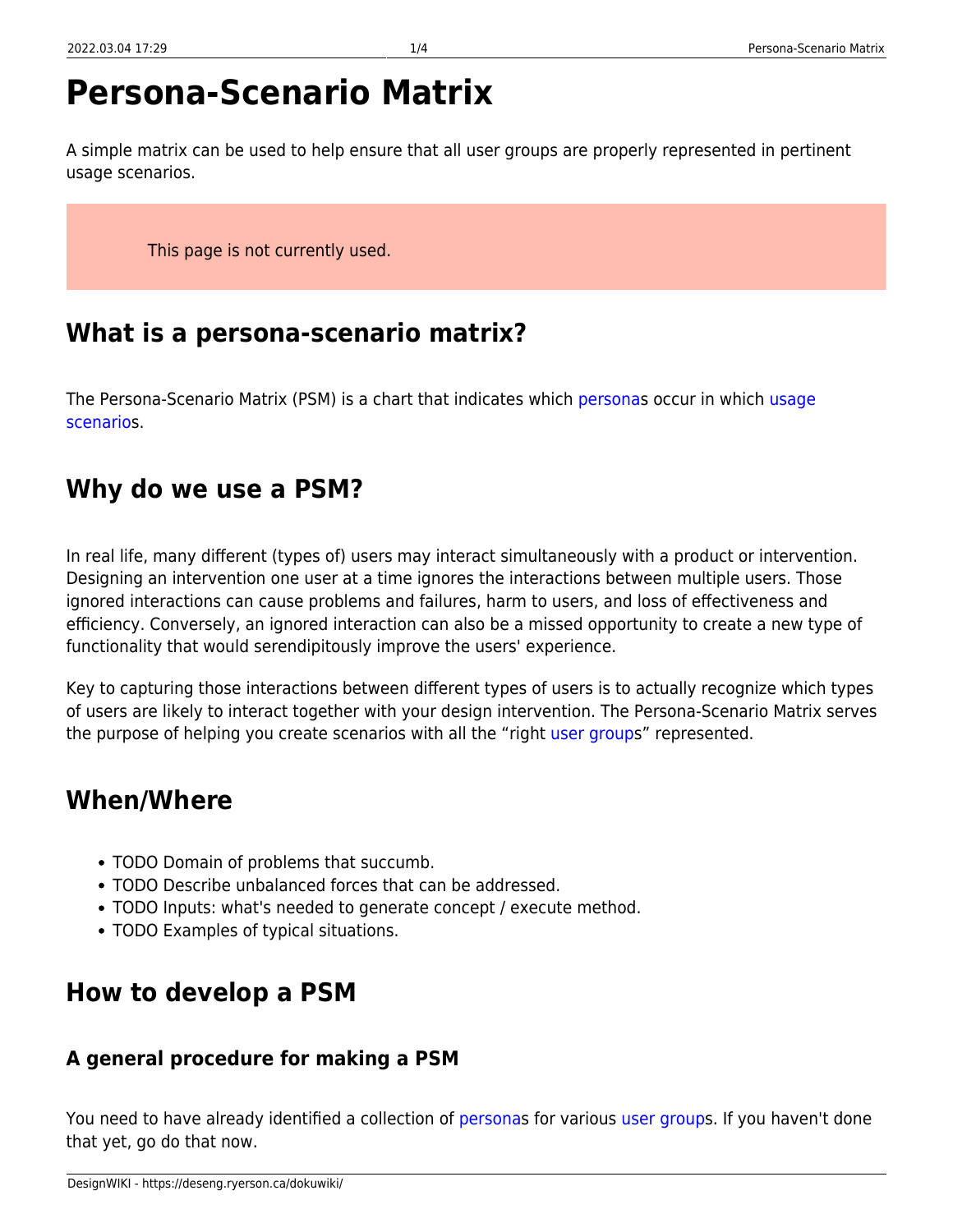Create a table or chart. List each persona's name on a separate row. Each scenario will get a column in the table.

Think of a typical circumstance under which your design intervention will be used. Which of the personas will take part in that scenario? For each scenario, check off the table cells corresponding to the personas that will take part in it.

Once you've accounted for all the scenarios you think you need, look at the PSM as a whole.

- Does the PSM reflect the actual usage scenarios you have written out?
- Are all the personas in at least one scenario?
- For any given scenario, are all the likely participant personas present?

As you discover problems in the PSM, you may have to go back and revise your personas, or perhaps add new ones. Similarly, you may need to adjust your scenarios or create additional ones to account for likely circumstances you have forgotten about.

#### <span id="page-3-0"></span>**A very simple example**

A basic PSM might look like this:

|                 | <b>SCENARIO 1 SCENARIO 2 SCENARIO 3</b> |   |   |
|-----------------|-----------------------------------------|---|---|
| <b>DON</b>      |                                         |   |   |
| <b>FILOMENA</b> | u                                       |   | u |
| AISHA           |                                         | U |   |
| ALEJANDRO       |                                         | u |   |
| DANTE           |                                         |   |   |

Each row represents a different persona, and shows the scenarios in which they participate and interact in that scenario, as either a user or a co-user. Here are some general examples for the three scenarios in the PSM above:

Carpooling to work

Includes three different personas representing the driver and two passengers.

The grandkids come over

Includes personas for various kinds of children, of grandparents, and of the parents, as well as possible other people (e.g., pizza delivery people, neighbours complaining about noise, etc.) Study cubicle at library

Might include personas for students, library staff, other users of other library facilities, thieves, custodial staff, professors, etc.

For any of these scenarios, changing even one persona can change almost everything about how you model the scenario generally, so you have to think through which personas are most likely to interact, and in which situations those interactions will occur.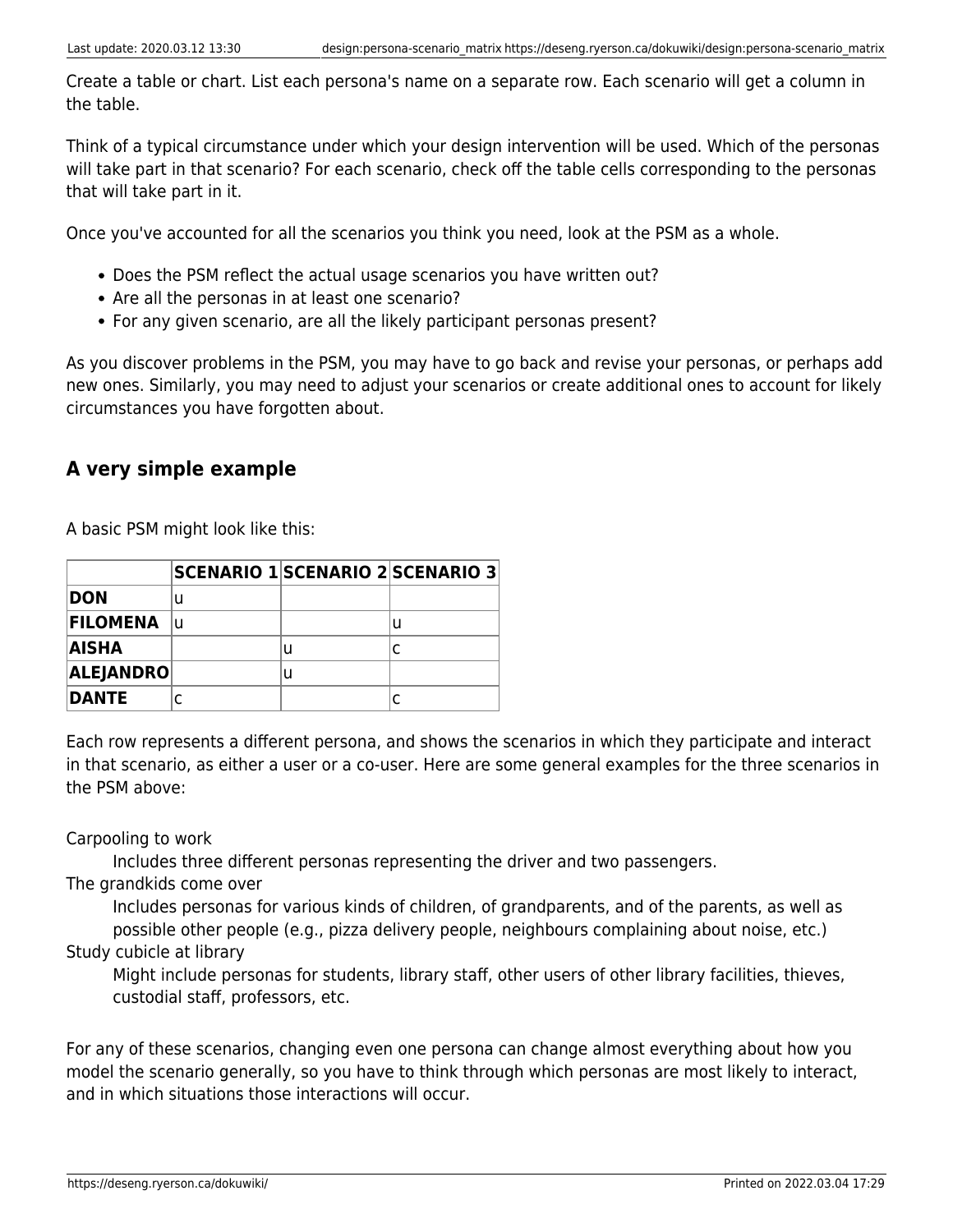**Exercise for the reader:** There's a lot missing in the example above. Can you identify all the missing elements? Can you explain precisely why the example above is generally inadequate?

#### <span id="page-4-0"></span>**A more complete example PSM**

You have been tasked with designing a way to sharpen pencils for elementary school classroom use. Having conducted appropriate background work, you have found the following key issues pertain:

- There have been cases of small fires when liquids were spilled on electric sharpeners.
- There have been cases of children hurting themselves by sticking their fingers into electric sharpeners.
- Lineups of children waiting to use the sharpener lead to classroom disruptions.
- Some children don't know when to stop sharpening their pencils.
- Existing sharpeners are difficult to maintain; they tend to clog with filings.
- While being emptied, the sharpeners pose an increased safety risk to children.
- While being emptied, children will often "accidentally" spill the filings, which cause further disruptions.

Some obvious personas might include the following. (Please note that these personas are highly abbreviated; actual personas would be much more detailed.)

- Sally, a "typical" female student.
- Ahmed, a young Canadian-born Muslim male.
- Mirela, a female student with poor eyesight.
- Bob, a male student with moderate ADHD.
- Gary, an able-bodied, early-career teacher.
- Anne, a female teacher in her 50's, and has limited mobility in her lower back.
- Stan, the male janitor who cleans the classroom and also repairs/replaces the sharpeners as needed.

Some reasonable usage scenarios might include the following.

- Day 1: On the first day of class, virtually all the students have new, unsharpened pencils, a circumstance that Gary did not anticipate.
- Will it sharpen?: Bob is very inquisitive, and wants to see if he can make a swordfish (which he saw on TV during science class) by putting the class's goldfish into the pencil sharpener.
- Oops!: Anne puts Mirela is charged of emptying the sharpener before lunch, and Mirela accidentally spills the contents on the floor near the trash bin beside Anne's desk.
- Better get a bucket: Ahmed ate too much candy and vomits on the pencil sharpener.
- Helping out: Anne offers to sharpen Sally's pencil when she came to school in an arm cast, but the pencil sharpener is installed at a height that is too low for her to use.

Here is a PSM for the pencil sharpener situation. Note that **u** stands for user and **c** stands for co-user.